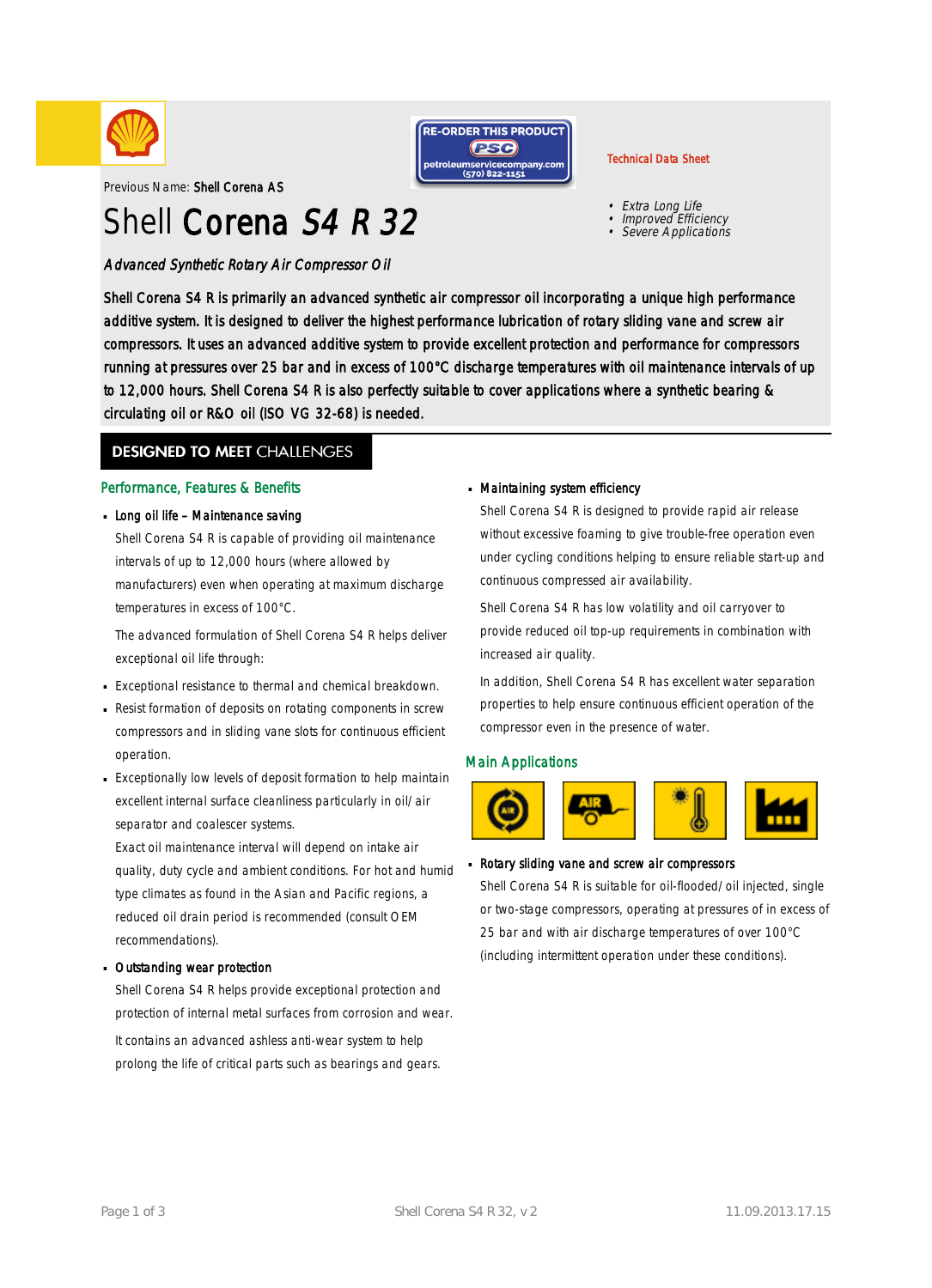# Severe service conditions ·

May also be used where exceptionally high ambient temperatures are found, when the oil temperature cannot be reduced to normal levels.

# ABB Turbochargers ·

The product is recommended for use in ABB turbochargers fitted to low and medium speed Diesel engines used in marine and power generation applications.

# **Bearing & Circulating Oil**

Perfectly suitable to cover applications where a synthetic bearing & circulating oil or R&O oil (ISO VG 32-68) is required and will provide benefits due to increased resistance to deposit formation, improved low temperature fluidity, and lowering equipment operating temperatures.

When a higher viscosity grade synthetic oil is required we · recommend to use Shell Morlina S4 B grades for such applications.

#### Typical physical characteristics

#### Specifications, Approvals & Recommendations

- $\blacksquare$  ISO 6743-3A-DAJ.
- For additional questions regarding equipment approvals and · recommendations, please consult your local Shell Technical Helpdesk, or the OEM Approvals website.

#### Compatibility & Miscibility

# miscibility ·

Shell Corena S4 R oils are fully miscible with mineral oils, although dilution with mineral lubricants will markedly reduce its performance. Care must be taken to avoid mixing Shell Corena S4 R with certain other types of synthetic fluids. Contact your Shell representative for further information.

# Seal Compatibility

Shell Corena S4 R oils are compatible with seal materials specified for use with mineral oils.

| <b>Properties</b>                         |                  |                    | Method              | Shell Corena S4 R |
|-------------------------------------------|------------------|--------------------|---------------------|-------------------|
| <b>ISO Viscosity Grade</b>                |                  |                    | <b>ISO 3448</b>     | 32                |
| <b>Kinematic Viscosity</b>                | @40 $^{\circ}$ C | mm <sup>2</sup> /s | ASTM D 445          | 32                |
| <b>Kinematic Viscosity</b>                | @100 $\degree$ C | mm <sup>2</sup> /s | ASTM D 445          | 6                 |
| Viscosity Index (VI)                      |                  |                    | <b>DIN ISO 2909</b> | 136               |
| density                                   | @15°C            | kg/m <sup>3</sup>  | <b>ASTM D 1298</b>  | 830               |
| <b>Flash Point</b>                        |                  | $^{\circ}C$        | ASTM D 92 (COC)     | 218               |
| <b>Pour Point</b>                         |                  | $^{\circ}C$        | ASTM D 97           | $-45$             |
| <b>Air Release</b>                        |                  | mins               |                     | 2                 |
| Rust prevention properties                |                  |                    | ASTM D 665-B        | Pass              |
| <b>Water Separability</b>                 |                  | mins               | <b>ASTM D 1401</b>  | 10                |
| <b>Rotating Pressure Vessel Oxidation</b> |                  | mins               | <b>ASTM D 2272</b>  | 2200              |
| <b>FZG Load Carrying Test</b>             |                  | failure load stage | CEC-L-07-A-95       | 12                |

· These Characteristics are typical of current production. While future production will conform to Shell's specification, variations in These Characteristics may occur.

#### Heath, Safety & Environment

#### **Health and Safety**

Shell Corena S4 R Oil is unlikely to present any significant health or safety hazard when properly used in the recommended Application and good standards of personal hygiene are maintained.

Avoid contact with skin. Use impervious gloves with used oil. After skin contact, wash immediately with soap and water.

Guidance on Health and Safety is available on the appropriate Material Safety Data Sheet, which can be obtained from http://www.epc.shell.com/

# • Protect the Environment

Take used oil to an authorized collection point. Do not discharge into drains, soil or water.